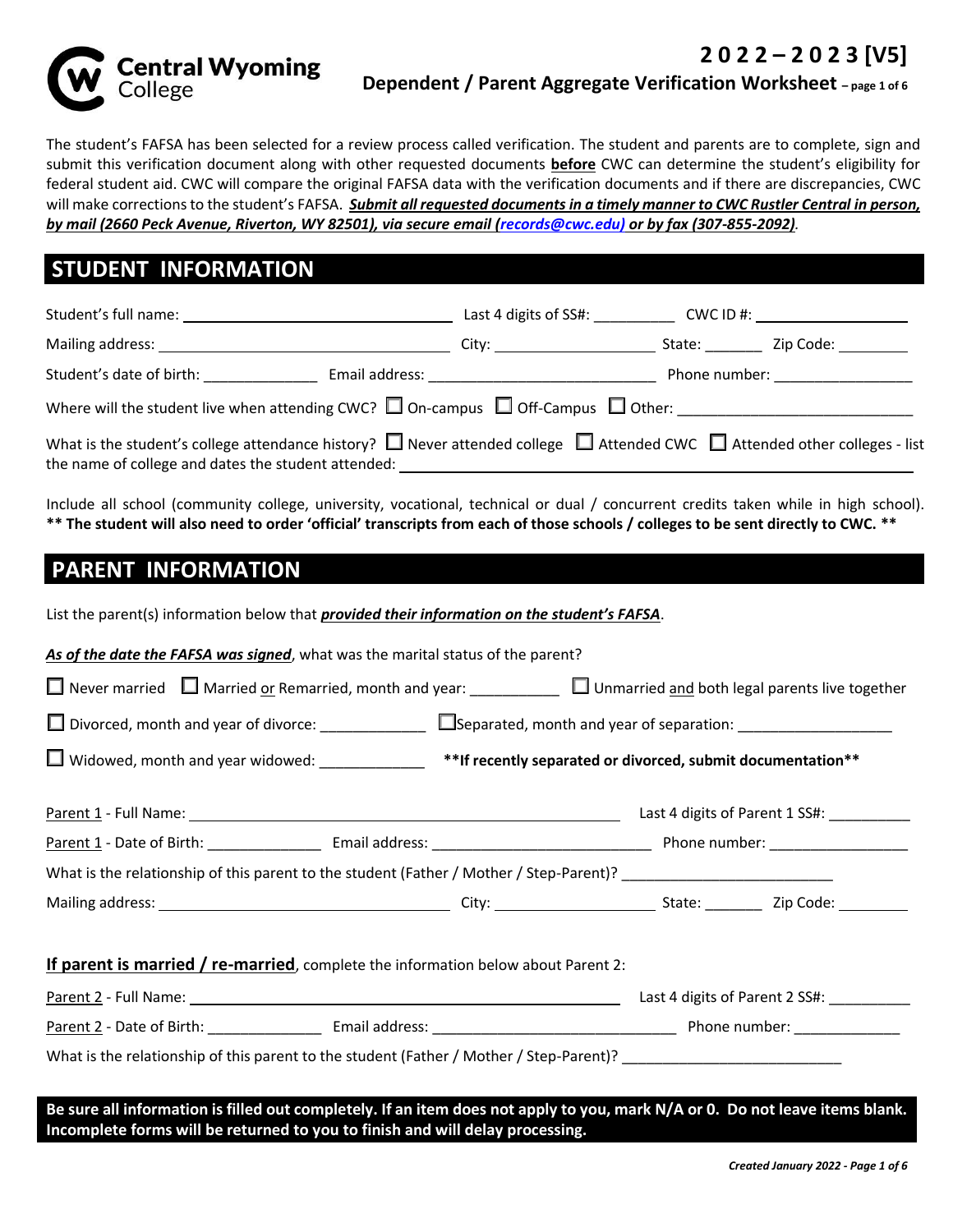

Student's full name: CWC ID #:

## **NUMBER OF HOUSEHOLD MEMBERS AND NUMBER IN COLLEGE**

**Number of Household Members & Number Attending College**: List below ALL of the people in the parent's household, include:

- **The student** (even if you don't live with your parent),
- **The parents** (include stepparent) even if the student does not live with the parents,
- **The parents' other children** if the parents will provide **more than half** of the children's support from **July 1, 2022 through June 30, 2023**, or if the other children would be **required** to provide parental information if they were completing a FAFSA for 2022- 2023. Include children who meet either of these standards, even if a child does not live with the parents,
- **Other people** if they **now live with the parents** and the parents provide **more than half** of the other person's support, and will continue to provide **more than half** of that person's support from **July 1, 2022 through June 30, 2023**.

Include in the space below information about ALL household members. Be sure to fill in each BOX below (if not applicable, please mark N/A). For family members attending college, list information if they be attending at **least half time** in a degree, diploma, or certificate program at an eligible postsecondary educational institution any time between July 1, 2022, and June 30, 2023.

| <b>Full Name</b> | Age | <b>Relationship to</b> | <b>College attending</b>        | Will be Enrolled at Least |
|------------------|-----|------------------------|---------------------------------|---------------------------|
|                  |     | the student            | (exclude parent's college info) | Half Time - (Yes or No)   |
|                  |     | Self / Student         |                                 |                           |
|                  |     |                        |                                 |                           |
|                  |     |                        |                                 |                           |
|                  |     |                        |                                 |                           |
|                  |     |                        |                                 |                           |
|                  |     |                        |                                 |                           |
|                  |     |                        |                                 |                           |
|                  |     |                        |                                 |                           |
|                  |     |                        |                                 |                           |
|                  |     |                        |                                 |                           |
|                  |     |                        |                                 |                           |
|                  |     |                        |                                 |                           |
|                  |     |                        |                                 |                           |
|                  |     |                        |                                 |                           |
|                  |     |                        |                                 |                           |
|                  |     |                        |                                 |                           |
|                  |     |                        |                                 |                           |
|                  |     |                        |                                 |                           |
|                  |     |                        |                                 |                           |

Note: We may require additional documentation if we have reason to believe that the information regarding the household members enrolled in eligible postsecondary educational institutions is inaccurate. **If you have additional household members, please list them on a separate sheet of paper with student's name and ID # at the top.**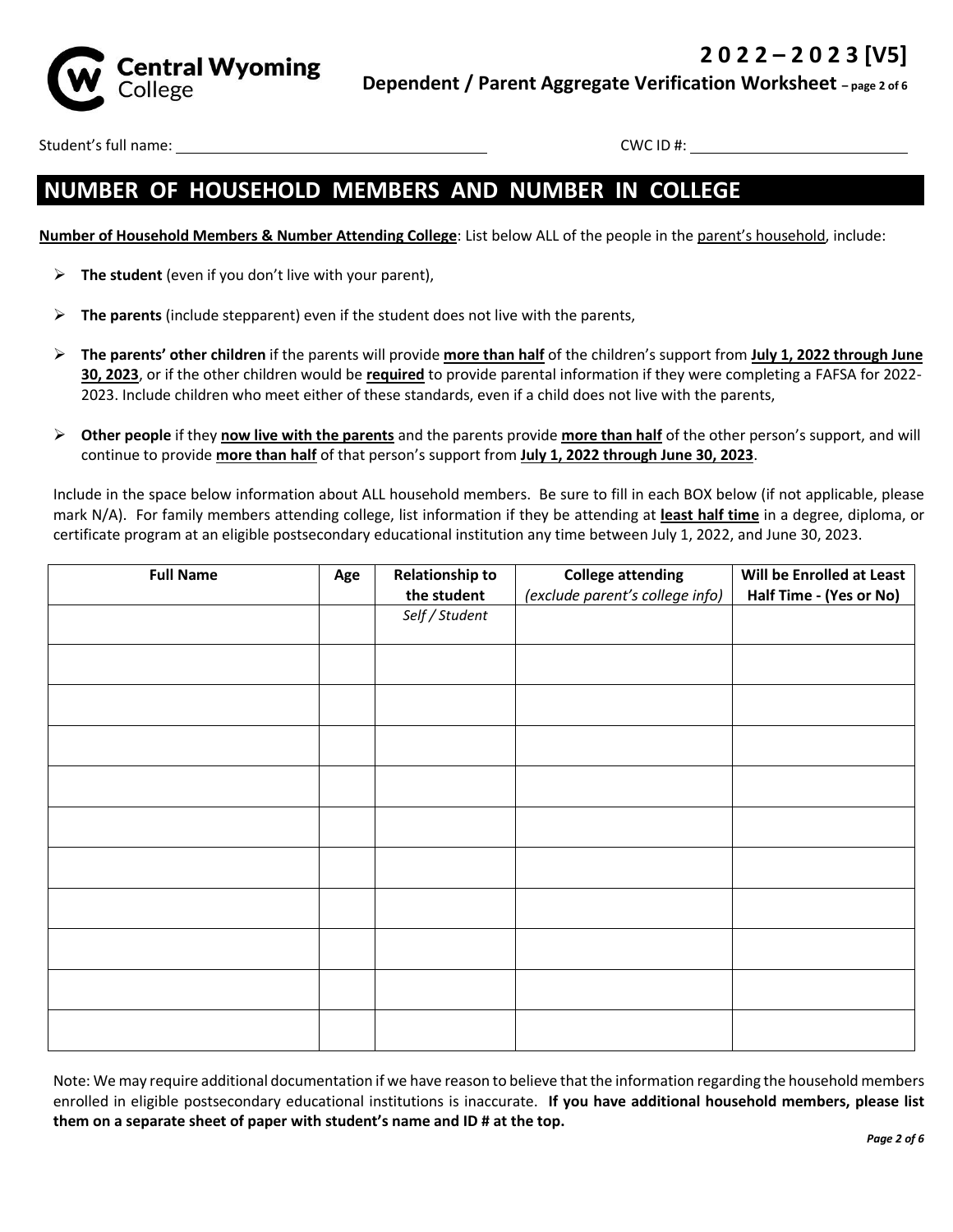

**Dependent / Parent Aggregate Verification Worksheet – page 3 of 6**

Student's full name: CWC ID #:

# **DID THE STUDENT FILE A 2020 INCOME TAX RETURN WITH THE IRS?**

 **YES** – the student **DID** file a 2020 IRS Tax Return - complete this column

The instructions below apply to the student who **has filed or will file** a tax return for the tax year 2020. Notify the financial aid office if the student had a change in marital status after December 31, 2020. Complete this section if the student *filed or will file* a 2020 IRS income tax return. *The best way to verify income is by using the IRS Data Retrieval Tool (IRS DRT) that is part of FAFSA on the Web at FAFSA.gov*. In most cases, no further documentation is needed to verify 2020 income information that was transferred into the student's FAFSA using the IRS DRT if that information was not changed. **Check the box that applies below**:

- The student has used the IRS DRT in *FAFSA on the Web* to transfer 2020 IRS income tax return information into the FAFSA*.*
- $\Box$  The student has not yet used the IRS DRT in FAFSA on the Web, but will use the tool to transfer 2020 IRS income tax return information into the student's FAFSA.

 $\Box$  The student is unable or chooses not to use the IRS DRT in FAFSA on the Web, and instead will provide the institution with a 2020 IRS Tax Return Transcript(s) or a signed copy of the 2020 income tax return and applicable schedules.

 $\Box$  Check here if a 2020 IRS Tax Return Transcript(s) or a signed copy of the 2020 income tax return and applicable schedules has been submitted.

 $\Box$  Amended IRS Income Tax Return – an individual who filed an amended IRS income tax return for tax year 2020 must provide a copy of the 2020 IRS Form 1040X, "Amended U.S. Individual Income Tax Return," that was filed with the IRS or documentation from the IRS that includes the change(s) made by the IRS, in addition to one of the following:

- IRS DRT information on an ISIR record with all tax information from the original tax return,
- A 2020 IRS Tax Return Transcript (that will only include information from the original tax return and does not have to be signed), or any other IRS tax transcript(s) that includes all of the income and tax information required to be verified; or
- A signed copy of the 2020 IRS Form 1040 and the applicable schedules that were filed with the IRS.

**NO** – the student **DID NOT** file and is **NOT** required to file a 2020 IRS Tax Return - complete this column

The instructions and certifications below apply to the student. Complete this section if the student will not file and is not required to file a 2020 IRS income tax return. **Check the box that applies below**:

 $\Box$  The student was employed in 2020. List below the names of all 2020 employers, the amount earned from each employer, and if a 2020 IRS W-2 form or an equivalent document has been submitted to CWC. Submit copies of all 2020 IRS W-2 forms issued to the student by their employers. Note: If you do not have a copy of the W-2 forms, contact the employer for a duplicate copy or order a wage statements from the IRS using the IRS Form 4506-T (see page 5 for instructions).

**STUDENT NON-FILER**: List every employer even if you were not issued a 2020 W-2 form in box below:

| Name of Student's                            | Has a 2020 IRS  | Annual    |
|----------------------------------------------|-----------------|-----------|
| Employers in 2020                            | W-2 form been   | Amount    |
|                                              | submitted to    | Farned in |
|                                              | CWC (Yes or No) | 2020      |
| Example - ABC Auto Body                      | Yes             | \$1000    |
|                                              |                 |           |
|                                              |                 |           |
|                                              |                 |           |
|                                              |                 |           |
|                                              |                 |           |
|                                              |                 |           |
| <b>Total of 2020 Income Earned From Work</b> | \$              |           |

 $\Box$  Student 2020 IRS W-2 forms have been submitted.

 $\Box$  Student 2020 IRS W-2 forms will be ordered and submitted at a later date.

**\*\* Processing of your file will be delayed until all forms are submitted.**

 $\Box$  The student was not employed in 2020 and had no income earned from work in 2020*.*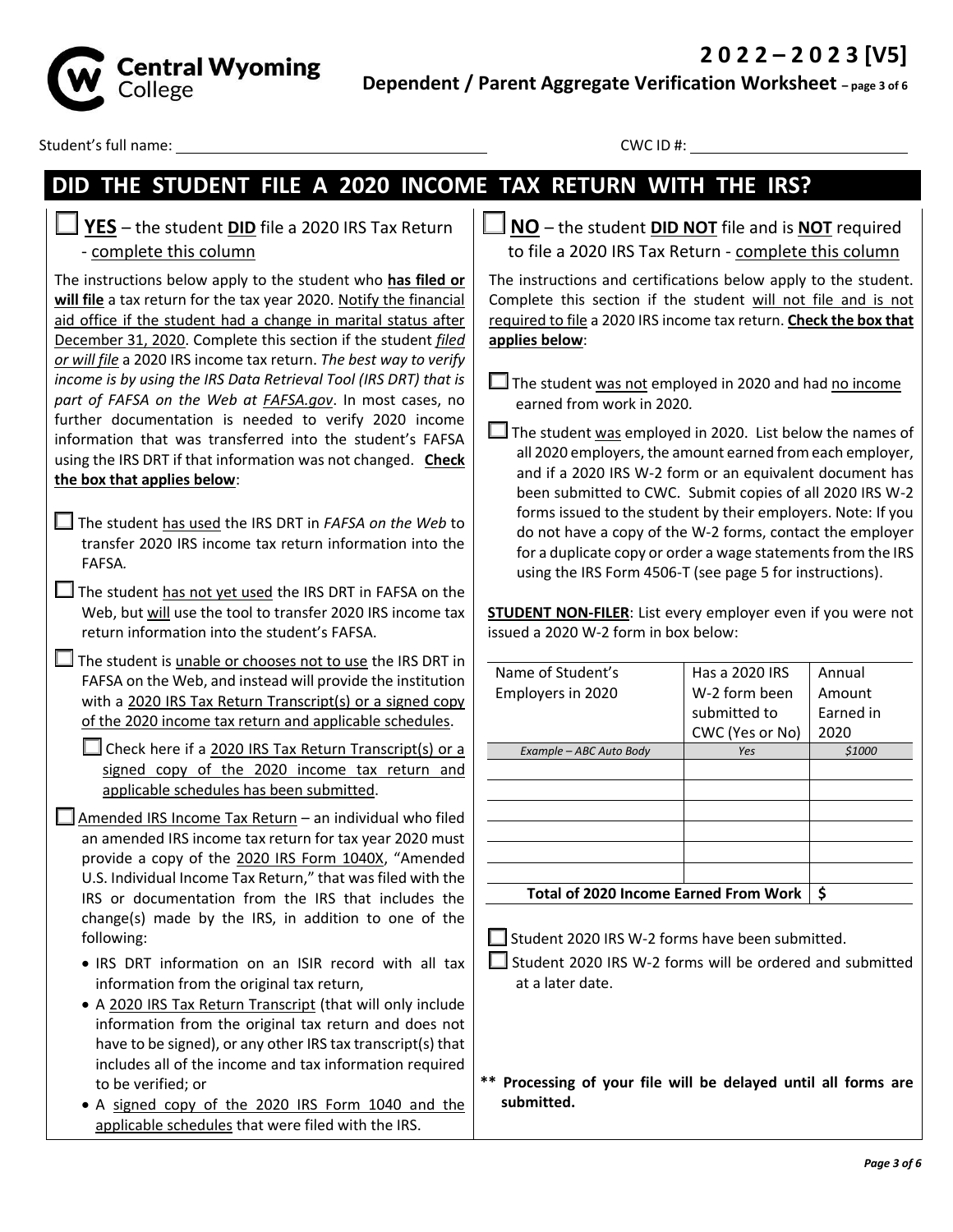

**Dependent / Parent Aggregate Verification Worksheet – page 4 of 6**

Student's full name: CWC ID #:

# **DID PARENT(S) FILE A 2020 INCOME TAX RETURN WITH THE IRS?**

#### **YES** – the parents **DID** file a 2020 IRS Tax Return - complete this column

The instructions below apply to each parent included in the household. Notify the financial aid office if the parents filed separate IRS income tax returns for 2020 or had a change in marital status after December 31, 2020. Complete this section if the parents *filed or will file* a 2020 IRS income tax return(s). *The best way to verify income is by using the IRS Data Retrieval Tool (IRS DRT) that is part of FAFSA on the Web at FAFSA.gov*. In most cases, no further documentation is needed to verify 2020 income information that was transferred into the student's FAFSA using the IRS DRT if that information was not changed. **Check the box that applies below**:

- $\Box$  The parents have used the IRS DRT in FAFSA on the Web to transfer 2020 IRS income tax return information into the FAFSA.
- $\Box$  The parents have not yet used the IRS DRT in FAFSA on the Web, but will use the tool to transfer 2020 IRS income tax return information into the student's FAFSA.

 $\Box$  The parents are unable or choose not to use the IRS DRT in FAFSA on the Web, and instead will provide the institution with a 2020 IRS Tax Return Transcript(s) or a signed copy of the 2020 income tax return and applicable schedules.

 $\Box$  Check here if a 2020 IRS Tax Return Transcript(s) or a signed copy of the 2020 income tax return has been submitted.

- $\Box$  Amended IRS Income Tax Return an individual who filed an amended IRS income tax return for tax year 2020 must provide a copy of the 2020 IRS Form 1040X, "Amended U.S. Individual Income Tax Return," that was filed with the IRS or documentation from the IRS that includes the change(s) made by the IRS, in addition to one of the following:
	- IRS DRT information on an ISIR record with all tax information from the original tax return,
	- A 2020 IRS Tax Return Transcript (that will only include information from the original tax return and does not have to be signed), or any other IRS tax transcript(s) that includes all of the income and tax information required to be verified; or
	- A signed copy of the 2020 IRS Form 1040 and the applicable schedules that were filed with the IRS.

**NO** – the parents **DID NOT** file and is **NOT** required to file a 2020 IRS Tax Return - complete this column

The instructions and certifications below apply to each parent included in the household. Complete this section if the parents will not file and are not required to file a 2020 IRS income tax return. **Check the box that applies below**:

 $\Box$  Neither parent was not employed in 2020 and neither had income earned from work in 2020*.*

 $\Box$  One or both parents were employed in 2020. List below the names of all 2020 employers, the amount earned from each 2020 employer, and if a 2020 IRS W-2 form or an equivalent document has been submitted to CWC. Submit copies of all 2020 IRS W-2 forms issued to the parents by their employers. Note: If you do not have a copy of the W-2 forms, contact the employer for a duplicate copy or order a wage statements from the IRS using the IRS Form 4506-T (see page 5 for instructions).

PARENT\_NON-FILER: List every employer even if parents were not issued a 2020 W-2 form in box below:

| Name of Parents                              | Has a 2020 IRS  | Annual    |
|----------------------------------------------|-----------------|-----------|
| Employers in 2020                            | W-2 form been   | Amount    |
|                                              | submitted to    | Earned in |
|                                              | CWC (Yes or No) | 2020      |
| Example - ABC Auto Body                      | Yes             | \$1000    |
|                                              |                 |           |
|                                              |                 |           |
|                                              |                 |           |
|                                              |                 |           |
| <b>Total of 2020 Income Earned From Work</b> | Ś               |           |

Parents 2020 IRS W-2 forms have been submitted.

■ Parents 2020 IRS W-2 forms will be ordered and submitted at a later date.

**PARENT(S) NON-FILER** – you will need to order and submit documentation from the IRS or other relevant tax authority dated on or after October 1, 2021 that indicates a 2020 IRS income tax return was not filed with the IRS or other relevant tax authority, or a signed statement certifying that the individual attempted to obtain confirmation of non-filing from the IRS or other relevant tax authority and was unable to obtain the required documentation.

**Continued on next page**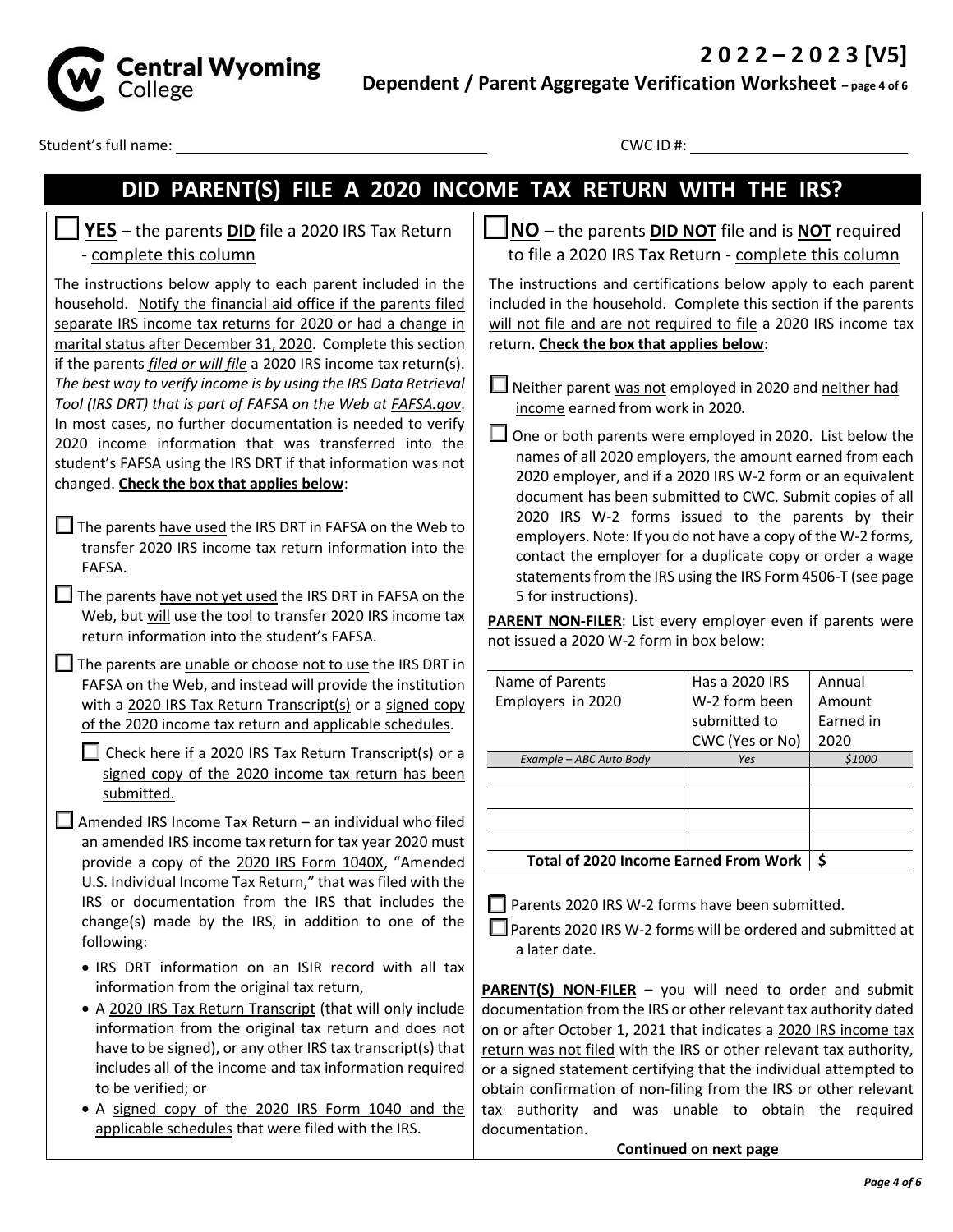



**Dependent / Parent Aggregate Verification Worksheet – page 5 of 6**

Student's full name: CWC ID #:

### **PARENT – "NON-TAX FILER" SECTION – continued**

 Check here if Parent's 2020 IRS Verification of Non-Filing has been submitted to CWC. Please note – if both parents are Non-Filers – BOTH parents will need to order the 2020 IRS Verification of Non-Filing separately.

 Check here if Parent's 2020 IRS Verification of Non-Filing has been ordered from the IRS using Form 4506-T – list the date you ordered your document:

**Please note**: if parents do not receive a response from the IRS within **10 business day** of ordering the Verification of Non-Filing, please have the parent contact CWC and **request to complete the 'alternative documentation' to confirm their non-filing status**.

### **TO ORDER A TAX RETURN TRANSCRIPT, VERIFICATION OF NON-FILING, OR W-2'S FROM THE IRS**

The instructions below explain how to order a 2020 Tax Return Transcript or a 2020 Verification of Non-Filing. Please let CWC know if you need assistance obtaining your document(s).

- ► Get Transcript by Mail Go to www.irs.gov, click "Get Your Tax Record." Click "Get Transcript by Mail." Make sure to request the "Return Transcript" and *NOT* the "Account Transcript." The transcript is generally received within 10 business days from the IRS's receipt of the online request.
- ► Get Transcript Online Go to www.irs.gov, click "Get Your Tax Record." Click "Get Transcript Online." Make sure to request the "Return Transcript" and *NOT* the "Account Transcript." To use the Get Transcript Online tool, the user must have (1) access to a valid email address, (2) a text-enabled mobile phone (pay-as-you-go plans cannot be used) in the user's name, and (3) specific financial account numbers (such as a credit card number or an account number for a home mortgage or auto loan). The transcript displays online upon successful completion of the IRS's two-step authentication.
- $\triangleright$  Automated Telephone Request 1-800-908-9946. Transcript is generally received within 10 business days from the IRS's receipt of the telephone request.
- ▶ Paper Request Form IRS Form 4506T-EZ or IRS Form 4506-T. The transcript is generally received within 10 business days from the IRS's receipt of the paper request form.

**Be sure all information is filled out completely. If an item does not apply to you, mark N/A or 0. Do not leave items blank. Incomplete forms will be returned to you to finish and will delay processing.**

## **STUDENT & PARENT CERTIFICATIONS AND SIGNATURES**

Each person signing below certifies that all of the information reported is complete and correct. The student and one parent whose information was reported on the FAFSA must sign and date.

| be fined, sent to prison, or both. |
|------------------------------------|
|                                    |
|                                    |